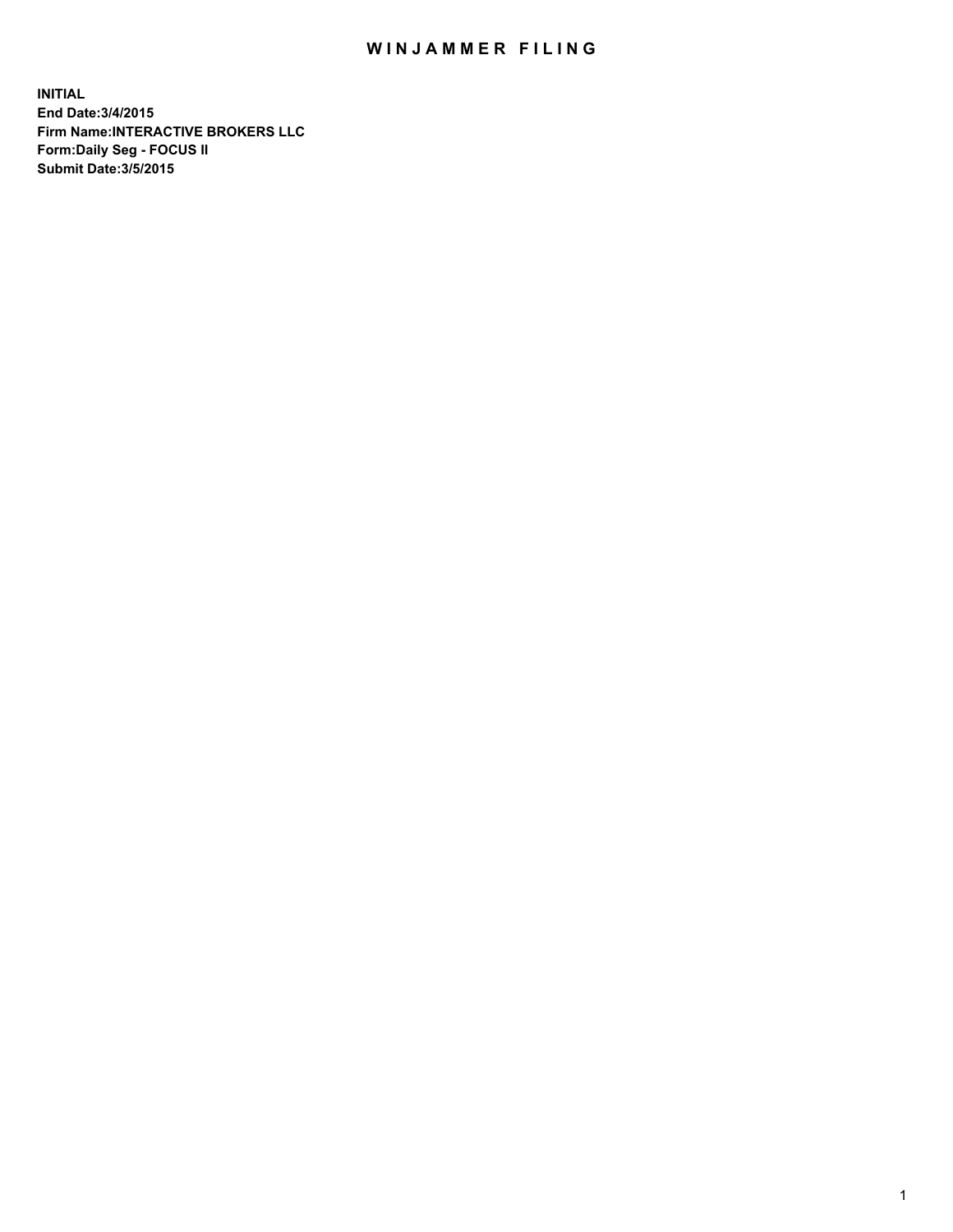## **INITIAL End Date:3/4/2015 Firm Name:INTERACTIVE BROKERS LLC Form:Daily Seg - FOCUS II Submit Date:3/5/2015 Daily Segregation - Cover Page**

| Name of Company<br><b>Contact Name</b><br><b>Contact Phone Number</b><br><b>Contact Email Address</b>                                                                                                                                                                                                                          | <b>INTERACTIVE BROKERS LLC</b><br><b>Michael Ellman</b><br>203-422-8926<br>mellman@interactivebrokers.co<br>$m$ |
|--------------------------------------------------------------------------------------------------------------------------------------------------------------------------------------------------------------------------------------------------------------------------------------------------------------------------------|-----------------------------------------------------------------------------------------------------------------|
| FCM's Customer Segregated Funds Residual Interest Target (choose one):<br>a. Minimum dollar amount: ; or<br>b. Minimum percentage of customer segregated funds required:% ; or<br>c. Dollar amount range between: and; or<br>d. Percentage range of customer segregated funds required between:% and%.                         | $\overline{\mathbf{0}}$<br>0<br>155,000,000 245,000,000<br>0 <sub>0</sub>                                       |
| FCM's Customer Secured Amount Funds Residual Interest Target (choose one):<br>a. Minimum dollar amount: ; or<br>b. Minimum percentage of customer secured funds required:% ; or<br>c. Dollar amount range between: and; or<br>d. Percentage range of customer secured funds required between:% and%.                           | $\overline{\mathbf{0}}$<br>0<br>80,000,000 120,000,000<br>0 <sub>0</sub>                                        |
| FCM's Cleared Swaps Customer Collateral Residual Interest Target (choose one):<br>a. Minimum dollar amount: ; or<br>b. Minimum percentage of cleared swaps customer collateral required:% ; or<br>c. Dollar amount range between: and; or<br>d. Percentage range of cleared swaps customer collateral required between:% and%. | $\overline{\mathbf{0}}$<br>$\overline{\mathbf{0}}$<br>0 <sub>0</sub><br>0 <sub>0</sub>                          |
| Current ANC:on<br><b>Broker Dealer Minimum</b><br>Debit/Deficit - CustomersCurrent AmountGross Amount<br>Domestic Debit/Deficit<br>Foreign Debit/Deficit                                                                                                                                                                       | 2,341,617,469 04-MAR-2015<br>267,850,774<br>3,236,470<br>5,856,0410                                             |
| Debit/Deficit - Non CustomersCurrent AmountGross Amount<br>Domestic Debit/Deficit<br>Foreign Debit/Deficit<br>Proprietary Profit/Loss<br>Domestic Profit/Loss<br>Foreign Profit/Loss                                                                                                                                           | 0 <sub>0</sub><br>0 <sub>0</sub><br>$\overline{\mathbf{0}}$<br>$\underline{\mathbf{0}}$                         |
| Proprietary Open Trade Equity<br>Domestic OTE<br>Foreign OTE<br><b>SPAN</b><br><b>Customer SPAN Calculation</b>                                                                                                                                                                                                                | 43,003,422<br><u>0</u><br>1,276,795,410                                                                         |
| Non-Customer SPAN Calcualation<br>Proprietary Capital Charges<br>Minimum Dollar Amount Requirement<br>Other NFA Dollar Amount Requirement                                                                                                                                                                                      | 20,823,905<br>9,660,633<br>20,000,000 [7465]<br>22,216,777 [7475]                                               |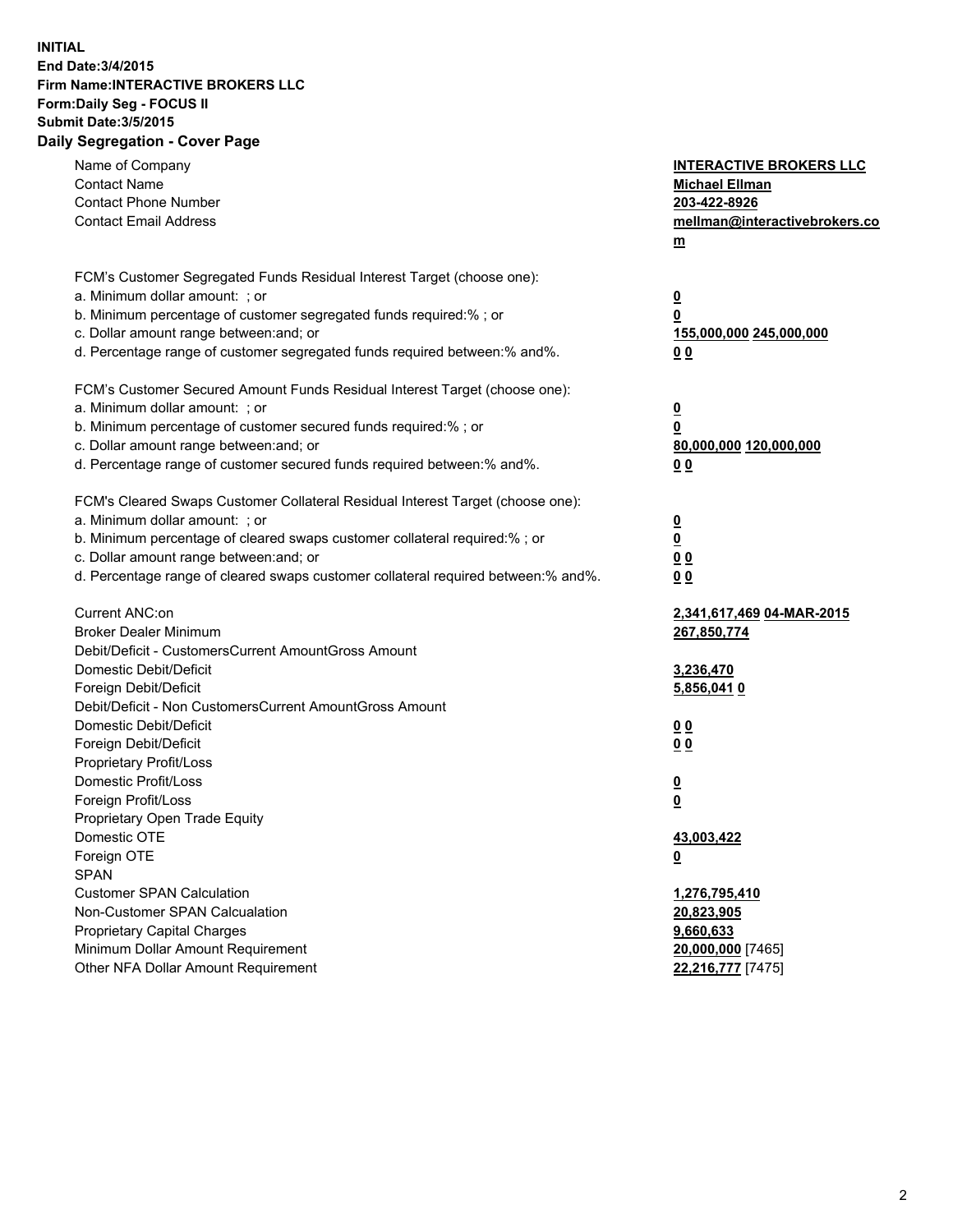## **INITIAL End Date:3/4/2015 Firm Name:INTERACTIVE BROKERS LLC Form:Daily Seg - FOCUS II Submit Date:3/5/2015 Daily Segregation - Secured Amounts**

|     | Foreign Futures and Foreign Options Secured Amounts                                         |                                                |
|-----|---------------------------------------------------------------------------------------------|------------------------------------------------|
|     | Amount required to be set aside pursuant to law, rule or regulation of a foreign            | $0$ [7305]                                     |
|     | government or a rule of a self-regulatory organization authorized thereunder                |                                                |
| 1.  | Net ledger balance - Foreign Futures and Foreign Option Trading - All Customers             |                                                |
|     | A. Cash                                                                                     | 406,427,857 [7315]                             |
|     | B. Securities (at market)                                                                   | $0$ [7317]                                     |
| 2.  | Net unrealized profit (loss) in open futures contracts traded on a foreign board of trade   | 4,631,661 [7325]                               |
| 3.  | Exchange traded options                                                                     |                                                |
|     | a. Market value of open option contracts purchased on a foreign board of trade              | 62,757 [7335]                                  |
|     | b. Market value of open contracts granted (sold) on a foreign board of trade                | -52,427 [7337]                                 |
| 4.  | Net equity (deficit) (add lines 1. 2. and 3.)                                               | 401,806,526 [7345]                             |
| 5.  | Account liquidating to a deficit and account with a debit balances - gross amount           | 5,856,041 [7351]                               |
|     | Less: amount offset by customer owned securities                                            | 0 [7352] 5,856,041 [7354]                      |
| 6.  | Amount required to be set aside as the secured amount - Net Liquidating Equity              | 407,662,567 [7355]                             |
|     | Method (add lines 4 and 5)                                                                  |                                                |
| 7.  | Greater of amount required to be set aside pursuant to foreign jurisdiction (above) or line | 407,662,567 [7360]                             |
|     | 6.                                                                                          |                                                |
|     | FUNDS DEPOSITED IN SEPARATE REGULATION 30.7 ACCOUNTS                                        |                                                |
| 1.  | Cash in banks                                                                               |                                                |
|     | A. Banks located in the United States                                                       | 398,335,771 [7500]                             |
|     | B. Other banks qualified under Regulation 30.7                                              | 0 [7520] 398,335,771 [7530]                    |
| 2.  | Securities                                                                                  |                                                |
|     | A. In safekeeping with banks located in the United States                                   | $Q$ [7540]                                     |
|     | B. In safekeeping with other banks qualified under Regulation 30.7                          | 0 [7560] 0 [7570]                              |
| 3.  | Equities with registered futures commission merchants                                       |                                                |
|     | A. Cash                                                                                     | $0$ [7580]                                     |
|     | <b>B.</b> Securities                                                                        | $0$ [7590]                                     |
|     | C. Unrealized gain (loss) on open futures contracts                                         | $0$ [7600]                                     |
|     | D. Value of long option contracts                                                           | $0$ [7610]                                     |
|     | E. Value of short option contracts                                                          | 0 [7615] 0 [7620]                              |
| 4.  | Amounts held by clearing organizations of foreign boards of trade                           |                                                |
|     | A. Cash                                                                                     | $0$ [7640]                                     |
|     | <b>B.</b> Securities                                                                        | $0$ [7650]                                     |
|     | C. Amount due to (from) clearing organization - daily variation                             | $0$ [7660]                                     |
|     | D. Value of long option contracts                                                           | $0$ [7670]                                     |
|     | E. Value of short option contracts                                                          | 0 [7675] 0 [7680]                              |
| 5.  | Amounts held by members of foreign boards of trade                                          |                                                |
|     | A. Cash                                                                                     | 130,412,489 [7700]                             |
|     | <b>B.</b> Securities                                                                        | $0$ [7710]                                     |
|     | C. Unrealized gain (loss) on open futures contracts                                         | -19,277,022 [7720]                             |
|     | D. Value of long option contracts                                                           | 62,757 [7730]                                  |
|     | E. Value of short option contracts                                                          | <mark>-52,427</mark> [7735] 111,145,797 [7740] |
| 6.  | Amounts with other depositories designated by a foreign board of trade                      | $0$ [7760]                                     |
| 7.  | Segregated funds on hand                                                                    | $0$ [7765]                                     |
| 8.  | Total funds in separate section 30.7 accounts                                               | 509,481,568 [7770]                             |
| 9.  | Excess (deficiency) Set Aside for Secured Amount (subtract line 7 Secured Statement         | 101,819,001 [7380]                             |
|     | Page 1 from Line 8)                                                                         |                                                |
| 10. | Management Target Amount for Excess funds in separate section 30.7 accounts                 | 80,000,000 [7780]                              |
| 11. | Excess (deficiency) funds in separate 30.7 accounts over (under) Management Target          | 21,819,001 [7785]                              |
|     |                                                                                             |                                                |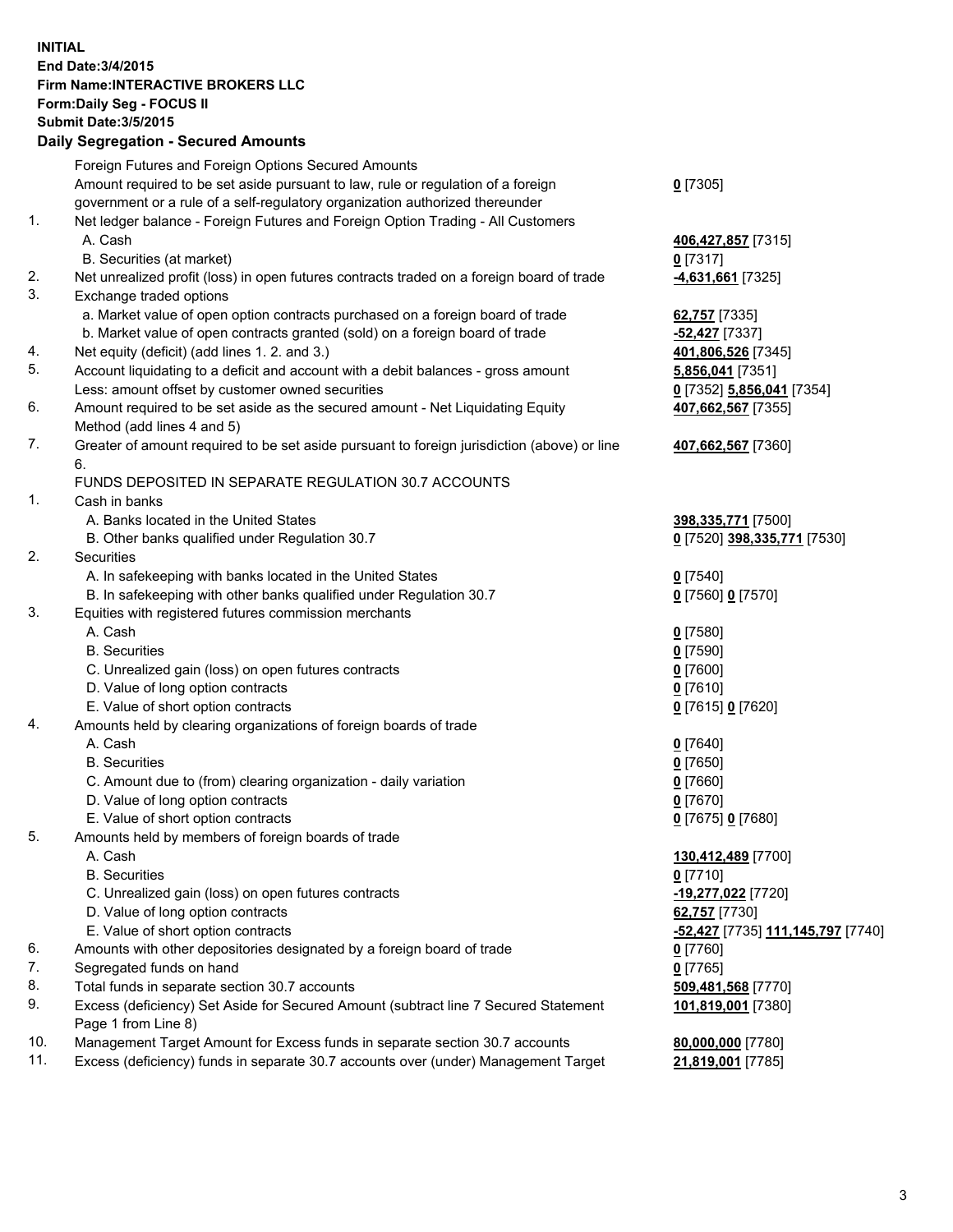**INITIAL End Date:3/4/2015 Firm Name:INTERACTIVE BROKERS LLC Form:Daily Seg - FOCUS II Submit Date:3/5/2015 Daily Segregation - Segregation Statement** SEGREGATION REQUIREMENTS(Section 4d(2) of the CEAct) 1. Net ledger balance A. Cash **2,630,146,453** [7010] B. Securities (at market) **0** [7020] 2. Net unrealized profit (loss) in open futures contracts traded on a contract market **-18,464,594** [7030] 3. Exchange traded options A. Add market value of open option contracts purchased on a contract market **126,722,584** [7032] B. Deduct market value of open option contracts granted (sold) on a contract market **-180,894,981** [7033] 4. Net equity (deficit) (add lines 1, 2 and 3) **2,557,509,462** [7040] 5. Accounts liquidating to a deficit and accounts with debit balances - gross amount **3,236,470** [7045] Less: amount offset by customer securities **0** [7047] **3,236,470** [7050] 6. Amount required to be segregated (add lines 4 and 5) **2,560,745,932** [7060] FUNDS IN SEGREGATED ACCOUNTS 7. Deposited in segregated funds bank accounts A. Cash **428,374,955** [7070] B. Securities representing investments of customers' funds (at market) **1,310,764,557** [7080] C. Securities held for particular customers or option customers in lieu of cash (at market) **0** [7090] 8. Margins on deposit with derivatives clearing organizations of contract markets A. Cash **21,691,801** [7100] B. Securities representing investments of customers' funds (at market) **106,292,197** [7110] C. Securities held for particular customers or option customers in lieu of cash (at market) **0** [7120] 9. Net settlement from (to) derivatives clearing organizations of contract markets **4,290,244** [7130] 10. Exchange traded options A. Value of open long option contracts **2,013,675** [7132] B. Value of open short option contracts **-14,675,994** [7133] 11. Net equities with other FCMs A. Net liquidating equity **532,828** [7140] B. Securities representing investments of customers' funds (at market) **902,983,348** [7160] C. Securities held for particular customers or option customers in lieu of cash (at market) **0** [7170] 12. Segregated funds on hand **0** [7150] 13. Total amount in segregation (add lines 7 through 12) **2,762,267,611** [7180] 14. Excess (deficiency) funds in segregation (subtract line 6 from line 13) **201,521,679** [7190] 15. Management Target Amount for Excess funds in segregation **155,000,000** [7194]

16. Excess (deficiency) funds in segregation over (under) Management Target Amount Excess

**46,521,679** [7198]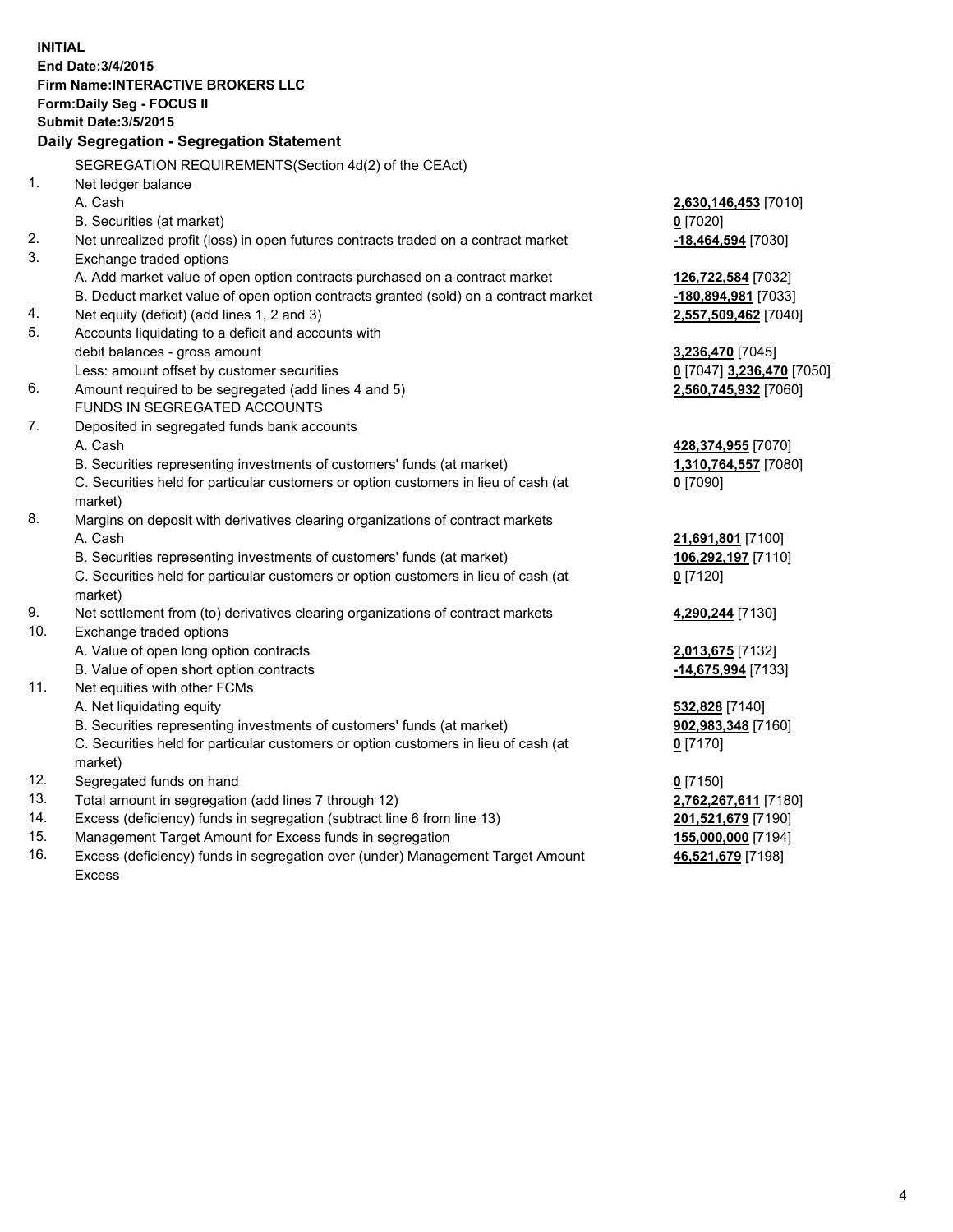## **INITIAL End Date:3/4/2015 Firm Name:INTERACTIVE BROKERS LLC Form:Daily Seg - FOCUS II Submit Date:3/5/2015 Daily Segregation - Supplemental**

| $\blacksquare$           | Total gross margin deficiencies - Segregated Funds Origin                              | 17,325 [9100] |
|--------------------------|----------------------------------------------------------------------------------------|---------------|
| $\sim$                   | Total gross margin deficiencies - Secured Funds Origin                                 | 6,358 [9101]  |
| $\blacksquare$           | Total gross margin deficiencies - Cleared Swaps Customer Collateral Funds Origin       | $0$ [9102]    |
| $\blacksquare$           | Total gross margin deficiencies - Noncustomer and Proprietary Accounts Origin          | $0$ [9103]    |
| $\blacksquare$           | Total number of accounts contributing to total gross margin deficiencies - Segregated  | 2 [9104]      |
|                          | Funds Origin                                                                           |               |
| $\blacksquare$           | Total number of accounts contributing to total gross margin deficiencies - Secured     | 2 [9105]      |
|                          | <b>Funds Origin</b>                                                                    |               |
| $\blacksquare$           | Total number of accounts contributing to the total gross margin deficiencies - Cleared | $0$ [9106]    |
|                          | Swaps Customer Collateral Funds Origin                                                 |               |
| -                        | Total number of accounts contributing to the total gross margin deficiencies -         | $0$ [9107]    |
|                          | Noncustomer and Proprietary Accounts Origin                                            |               |
| $\overline{\phantom{0}}$ | Upload a copy of the firm's daily margin report the FCM uses to issue margin calls     |               |
|                          | which corresponds with the reporting date.                                             |               |

03.04.2015 Commodity Margin Deficiency Report.xls